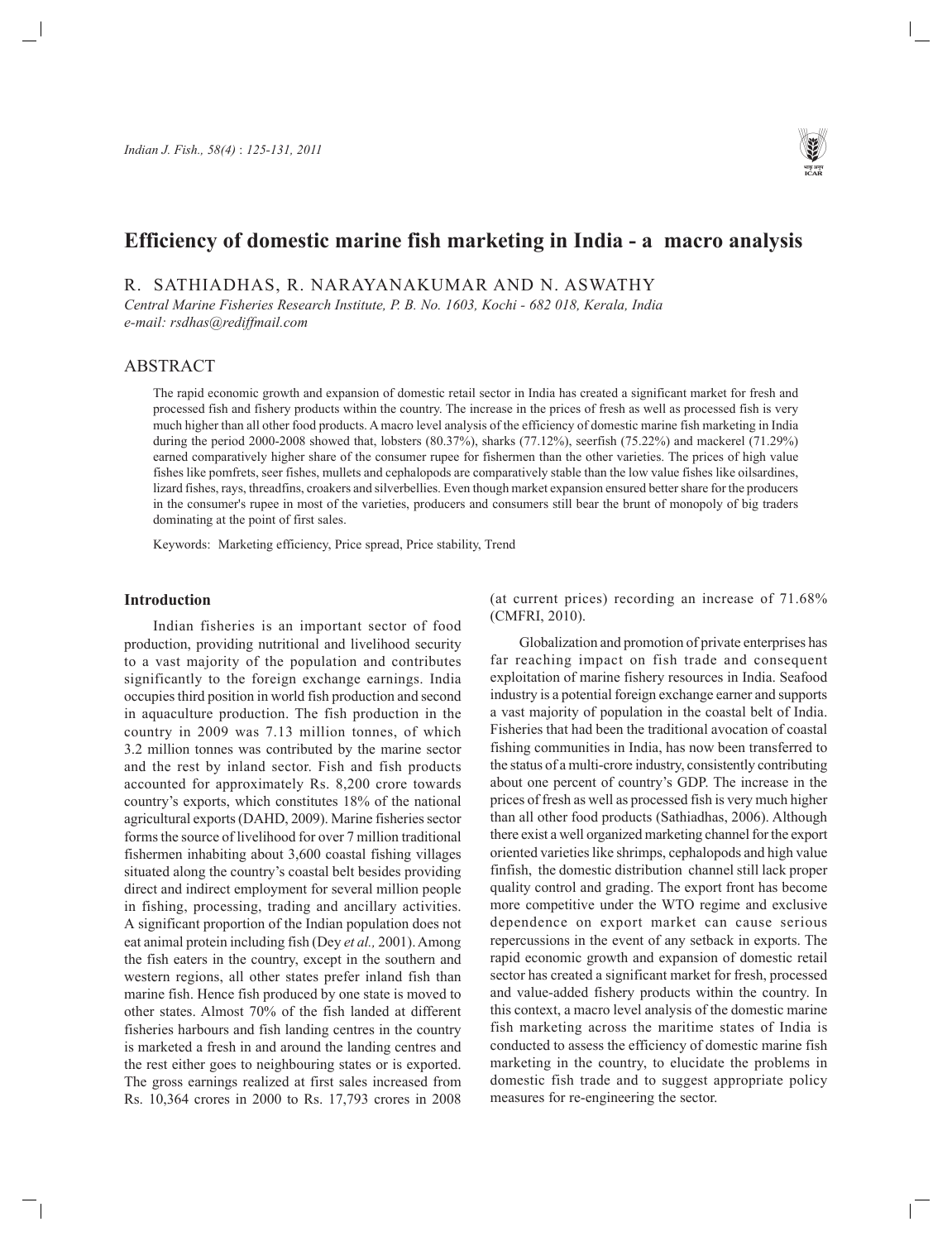## **Materials and methods**

Data on average prices in the landing centre and retail prices of different species of marine fishes from all the maritime states of India, collected by the Socio-economic Evaluation and Technology Transfer Division of CMFRI, during the period 2000-2008 were utilised for the study. Weekly data on prices of different fish varieties were collected from the selected primary markets (landing centres) and retail markets (Table 1) in different coastal states. The prices of exportable varieties were collected at the primary market from where the commission agents purchase directly from the fishermen. From the weekly fish prices, monthly, quarterly and annual averages were worked out.

Gross marketing margin (GMM), percentage share of fishermen in the consumer's rupee, and coefficient of variation (CV) were used for studying the price behaviour. Price spread or gross marketing margin is the difference between the price received by the producer (landing centre price or price at first sales) and price paid by the consumer (retail price or price at last sales) for any given commodity at a particular point of time in a market.

Gross marketing margin (GMM) = Retail price (RP) - Landing centre price (LP)

Percentage share of fishermen in the consumer rupee  $(PSFCR) = (LP/RP)$  x 100

The price stability was analysed using coefficient of variation (CV)

 $CV = (Standard deviation/Mean) \times 100$ 

The growth trend in marine fish prices at first and last sales were analysed using compound growth rate (CGR).

Major marketing channels, distribution pattern of marine fish and problems in marine fish marketing and utilization were identified through field level observations and discussions with fishermen, fish workers in the secondary sector, traders and consumers at monthly intervals in all the coastal states of India.

# **Results and discussion**

The growth trend in nominal fish prices, price stability, price spread, distribution pattern and problems in domestic marketing were analysed for the period 2000-2008 and the results are presented below.

# *Growth trend in fish prices at landing centre and retail levels*

The marine fish prices showed an average annual growth rate of 3 to 9% at all India level at the point of first sales, whereas the growth was comparatively less at the retail level (Table 2). The growth in prices was more for finfishes like threadfins, croakers, silverbellies, threadfin breams and mackerel which were once considered as low value items. The increase in the export of finfishes in recent

| <b>States</b>  | Landing centres (Point of first sales)                                                                                                                                                   | Retail Markets (Point of last sales)                                       |
|----------------|------------------------------------------------------------------------------------------------------------------------------------------------------------------------------------------|----------------------------------------------------------------------------|
| Kerala         | Vizhinjam, Neendakara, Valanjavazhi, Cochin FH,<br>Munambam, Chavakkad, Calicut, Cannore                                                                                                 | Thevara, Ernakulam market, Thoppumpady,<br>Matsyafed, Varkey's supermarket |
| Karnataka      | Mangalore, Malpe, Bhatkal, Karwar FH                                                                                                                                                     | Mangalore, Karwar                                                          |
| Goa            | Malim, Cotbona, Betul, Candolim, Calangute,<br>Chapora, Colva, Agonda, Vasco-da-Gama, Baga                                                                                               | Panaji, Betul, Vasco                                                       |
| Maharashtra    | Versova, Newferry wharf, Ratnagiri, Sassoon dock,<br>Chinch bundar, Satpati                                                                                                              | Chatrapati Shivaji Mandi, Malad                                            |
| Gujarat        | Veravel, Gunajadh, CFPBR, Margrol, Rupam<br>(Jamnagar), Bhidia (Gunajadh), Jaleswar,<br>Malawrikar, Anjpura, Jodia, VRLOLH, Porbandar,<br>Nawabunder                                     | Kharakhuwa fish market (Veravel)                                           |
| Tamil Nadu     | Madras FH, Mahabalipuram, Kovalam, Tuticorin FH,<br>Tuticorin South, Tuticorin North, Dhanushkodi,<br>Chinnamuttam, Colachel, Mandapam Camp,<br>Cuddalore FH, Nagapattinam, Puthukkottai | Chennai, VOC (Tuticorin), Township (Mandapam)                              |
| Puducherry     | Karaikal                                                                                                                                                                                 | Karaikal                                                                   |
| Andhra Pradesh | Vishakapatnam, Kakkinada FH, Palasa, Srikakulam,<br>Machilipatanam, Ongole, Nellore, Narasapur,                                                                                          | Newhru bazaar, Vishakapatnam                                               |
| Orissa         | Puri, Gopalpur, Paradeep, Jambo                                                                                                                                                          | Puri, Choudary Bazar                                                       |
| West Bengal    | Frazerguni FH, Sulthanpur FH, Diamond harbour,<br>Digha, Junput, Haripur, Jaldha,                                                                                                        | Howrah fish market                                                         |

Table 1. List of sampled landing centres and retail markets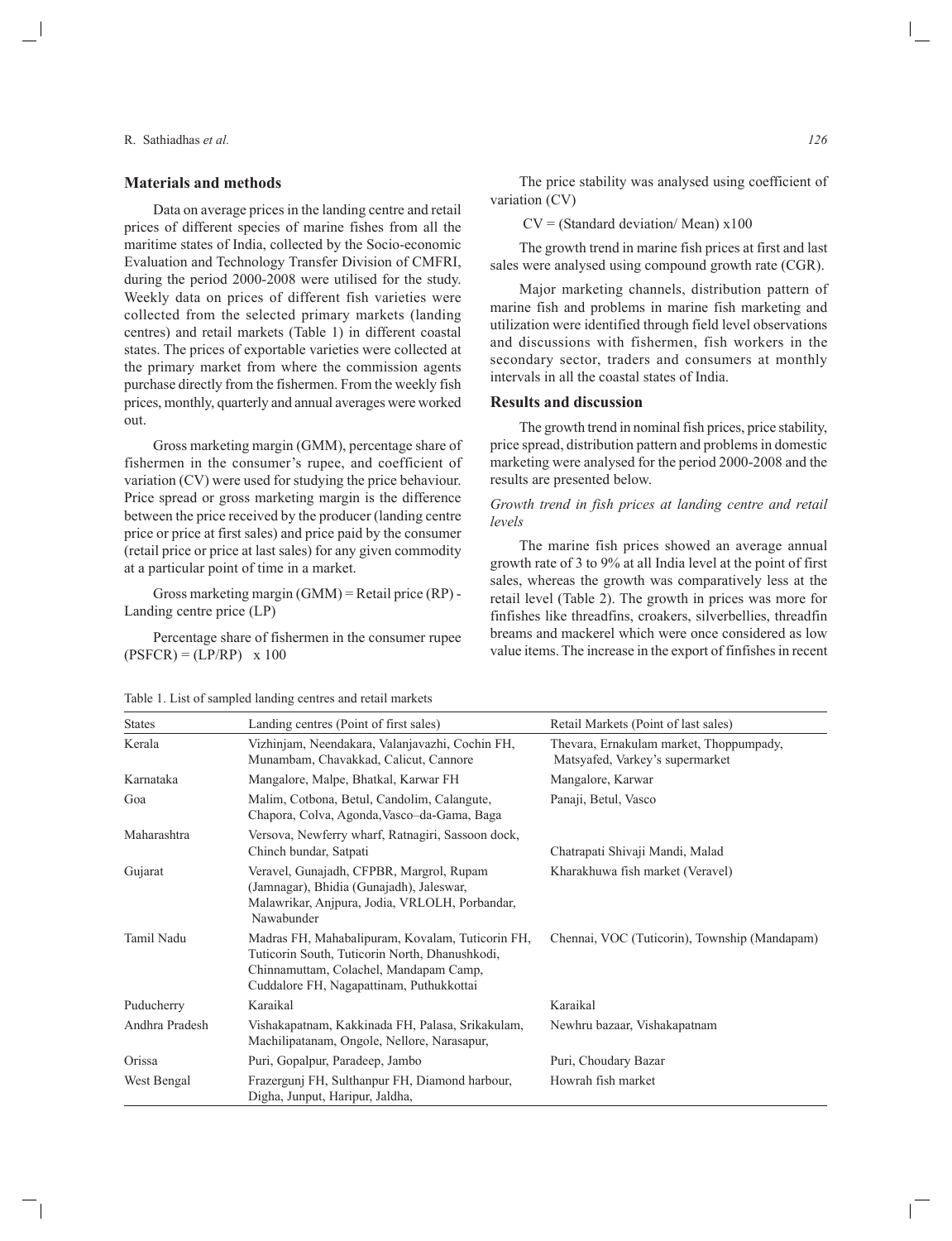years and rise in the domestic demand might have resulted in a better price realization at landing centre level. Nikita Gopal *et al.* (2009) reported that the export of finfish from India has been rising over the past few years and during 2006-07, it contributed almost 44% of the total marine products exported from the country in terms of quantity. The annual growth was less both at landing centre and retail levels for penaeid shrimps. Since the prices of shrimps from capture fisheries is decided by the monopoly power of exporters, the price trend might have been affected by global phenomena like economic recession, competition from other countries and the availability of cultured shrimp. Production from cultured shrimp is supplementing the total shrimp exports from the country. Also, the data used for the study did not take into account the price changes due to size and species variations in the penaeid shrimps which might also have affected the growth trend.

Table 2. Growth trend of domestic fish prices at first and last sales in India (2000-2008)

| <b>Fish varieties</b> | $CGR$ $(\%)$   |                 |  |  |  |
|-----------------------|----------------|-----------------|--|--|--|
|                       | At first sales | At retail level |  |  |  |
| <b>Sharks</b>         | $4.52*$        | $3.71*$         |  |  |  |
| Oilsardine            | $6.56*$        | $2.40*$         |  |  |  |
| Lizardfish            | $5.41*$        | 4.89*           |  |  |  |
| <b>Threadfins</b>     | $7.44*$        | $6.30*$         |  |  |  |
| Croakers              | $8.24*$        | $6.08*$         |  |  |  |
| <b>Silverbellies</b>  | $8.56*$        | $4.22*$         |  |  |  |
| Threadfin breams      | $9.00*$        | $4.43*$         |  |  |  |
| Pomfrets              | $4.57*$        | $3.90*$         |  |  |  |
| Mackerel              | $8.23*$        | $2.53*$         |  |  |  |
| Seerfish              | $3.81*$        | 4.83*           |  |  |  |
| Penaeid prawns        | $3.42*$        | 1.87*           |  |  |  |

\*Iindicate significance at 1% level

*Distribution pattern of marine fish in the domestic market*

In India, the fish eating population is estimated at about 56% of the total population (Planning commission, 2001). Growing awareness of the nutritive value of fish and the subsequent shift in the dietary pattern has increased the demand for fish in the local markets. With the introduction of refrigerated containers and development of infrastructural facilities like roads and acceptance of iced fish by domestic consumers has improved the internal marketing system, which are far away from the shore. Usually fresh fish is transported from different states after washing with water and icing. Plastic containers of nearly 50 kg are used for packing the fish and transported in ordinary or refrigerated trucks. The quantity of ice varied with the fish type. Fish is sold through auctioning the lots at the harbours and sale by weighing is very rare. In export marketing, the price is either fixed for a period through

contract between boat owner's unions and exporter's agents or prices fixed daily based on auction rates. Marketing channel refers to the pathway through which the product passes from the producer to the ultimate consumer. Auctioneers, commission agents of wholesaler's within and outside the states, agents of exporters, local retailers and vendors are the common intermediaries in the marine fish trade in the country. The common marine fish marketing channels prevailing in the country are:

- 1. Fishermen-auctioneer-agents of freezing plantsexporters
- 2. Fishermen-auctioneer-processor (dry fish) wholesaler-retailer-consumer
- 3. Fishermen-auctioneer- wholesaler (primary market) wholesaler (retail market)-retailer-consumer
- 4. Fishermen-auctioneer-commission agents-wholesalerretailer-consumer
- 5. Fishermen-auctioneer-retailer-consumer
- 6. Fishermen-auctioneer-consumer

The major portion of the internal marketing takes place through the 3-6 channels. The auctioneers of the primary market and the commission agents of the secondary market are also involved in the marketing process without taking possession of fish. Marine fish marketing in India is also characterized by the presence of many marketing channels for different varieties of fish. In each channel, the number of intermediaries between the primary producer, namely, the fishermen and the ultimate consumer varies depending upon the quantum of landings, the effort involved in carrying out the marketing functions like assembling, storing, grading and transportation.

#### *Price spread (Gross marketing margin)*

Price spread is the difference between the price received by the producer and the price paid by the consumer for any given commodity at a point of time in a market. A market can be graded as efficient, only when the price spread is minimum (Narayanakumar and Sathiadhas, 2006). The price spread, also referred to as gross marketing margin (GMM), is worked out for different varieties of fish marketed at national level as well as at the state level.

The average price spread at national level for different fish varieties during 2000-2008 ranged from Rs. 11 kg-1 for varieties like lizardfish, silverbellies, and half and full beaks to Rs. 185 kg<sup>-1</sup> for prawns. A few varieties like lobsters (Rs. 110 kg<sup>-1</sup>), seerfish (Rs. 49 kg<sup>-1</sup>), pomfrets (Rs. 55 kg-1) and cephalopods (Rs. 38 kg-1) recorded a comparatively higher spread. This can be due to any additional cost for processing, freezing or value addition that is incurred in the post-harvest operations of these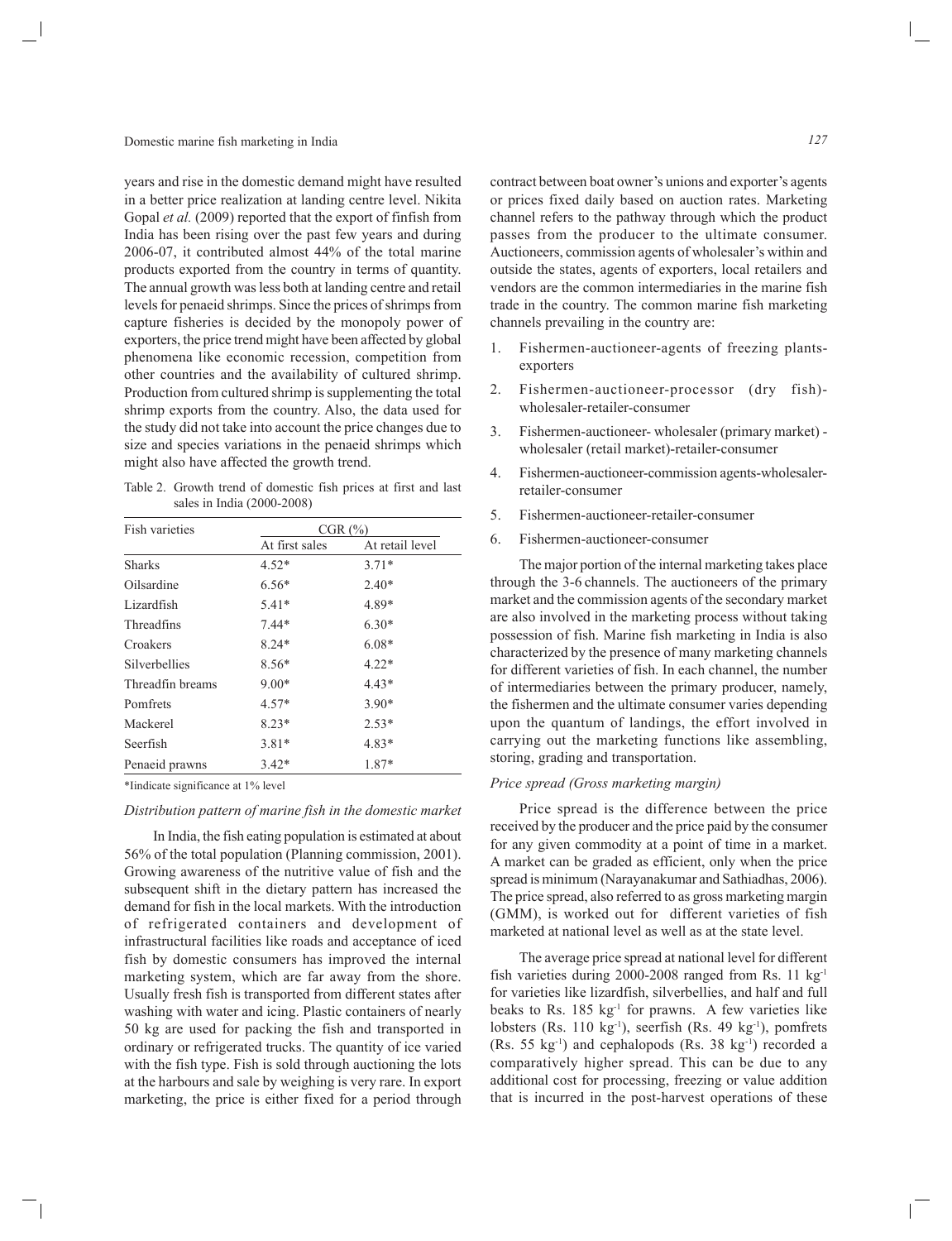varieties (Table 3). In the absence of any form of value addition, the minimum difference between the prices indicates the efficiency of the marketing system.

# *Percentage share of fishermen in the consumer rupee (PSFCR)*

The percentage share of fishermen in the consumer rupee (PSFCR) is an important indicator of the marketing efficiency. It indicates that proportion of the rupee paid by the consumer, which reaches the primary producer. The higher the share to the fishermen, the more efficient is the marketing system due to the lesser involvement of the middlemen (Narayanakumar and Sathiadhas, 2005). The PSFCR has been calculated for the different varieties at both national and state levels.

At all India level, the PSFCR ranged from 48.04% for silverbellies to 80.37% for lobsters (Table 4). Varieties like

| Varieties           | West<br>Bengal | Orissa | Andhra<br>Pradesh | Tamil<br>Nadu | Pondi<br>Chery | Kerala | Karna-<br>taka | Goa | Mahar-<br>ashtra | Guja-<br>rat             | Average |
|---------------------|----------------|--------|-------------------|---------------|----------------|--------|----------------|-----|------------------|--------------------------|---------|
| <b>Sharks</b>       | 14             | 14     | 15                | 23            | 21             | 13     | 20             | 23  | 18               | 23                       | 18      |
| Rays                | 11             | 12     | 14                | 11            | 10             | 11     | 14             | 14  | 17               | 13                       | 13      |
| <b>Oilsardines</b>  | 12             | 12     | 14                | 21            | 19             | 14     | 26             | 26  | 6                | $\overline{\phantom{0}}$ | 17      |
| Lizard fish         | 11             | 10     | 12                | 10            | 10             | 12     | 18             | 17  | 15               | 8                        | 12      |
| Half and full beaks |                | 9      | 11                | 10            | 11             | 12     | 17             | 15  | 19               | 11                       | 13      |
| Threadfins          | 23             | 19     | 16                | 16            | 15             | 19     | 10             | -   | 65               | 60                       | 27      |
| Croakers            | 28             | 21     | 13                | 21            | 19             | 25     | 21             | 21  | 39               | 43                       | 25      |
| Ribbon fish         | 14             | 13     | 16                | 21            | 20             | 19     | 21             | 22  | 15               | 11                       | 17      |
| Silverbellies       | 8              | 8      | 8                 | 14            | 13             | 18     | 10             | 10  | 11               | 11                       | 11      |
| Big-Jawed jumper    | 24             | 19     | 13                | 17            | 16             | 16     | 25             | 25  | 27               | 16                       | 20      |
| Pomfrets            | 33             | 35     | 36                | 48            | 48             | 41     | 62             | 62  | 90               | 93                       | 55      |
| Mackerels           | 13             | 12     | 12                | 10            | 10             | 12     | 16             | 16  | 11               | 10                       | 12      |
| Seer fish           | 44             | 43     | 33                | 51            | 47             | 65     | 48             | 46  | 39               | 77                       | 49      |
| Tunnies             | 14             | 11     | 14                | 11            | 11             | 15     | 14             | 15  | 14               | 16                       | 14      |
| <b>Barracudas</b>   | 12             | 10     | 10                | 23            | 22             | 17     | 21             | 20  | 20               | 14                       | 17      |
| Mullets             | 23             | 21     | 17                | 21            | 21             | 28     | 17             | 17  | 19               | 10                       | 19      |
| Penaeid prawns      | 180            | 172    | 155               | 172           | 183            | 165    | 174            | 178 | 243              | 228                      | 185     |
| Lobsters            | 85             | 80     | 73                | 127           | 149            | 46     | 118            | 61  | 81               | 279                      | 110     |
| Cephalopods         | 41             | 37     | 39                | 28            | 37             | 34     | 30             | 32  | 30               | 76                       | 38      |

|  |  |  | Table 4. Percentage share of fishermen in consumer rupee (PSFCR) for different varieties of fish in India during 2000-08 (%) |  |  |  |  |  |
|--|--|--|------------------------------------------------------------------------------------------------------------------------------|--|--|--|--|--|
|--|--|--|------------------------------------------------------------------------------------------------------------------------------|--|--|--|--|--|

| Fish varieties       | West<br>Bengal           | Orissa | Andhra<br>Pradesh | Tamil<br>Nadu | Pondi-<br>chery | Kerala | Karna-<br>taka | Goa   | Mahar-<br>ashtra | Guja<br>-rat | Average |
|----------------------|--------------------------|--------|-------------------|---------------|-----------------|--------|----------------|-------|------------------|--------------|---------|
| <b>Sharks</b>        | 72.20                    | 70.98  | 75.60             | 79.93         | 81.20           | 86.07  | 77.65          | 73.33 | 79.47            | 74.80        | 77.12   |
| Rays                 | 63.13                    | 55.06  | 55.49             | 67.38         | 66.84           | 70.40  | 56.70          | 59.26 | 55.95            | 50.26        | 60.05   |
| Oilsardine           | 64.21                    | 61.33  | 54.34             | 52.96         | 54.15           | 46.63  | 30.09          | 31.19 | 67.54            |              | 51.38   |
| Lizard fish          | 47.86                    | 50.00  | 58.22             | 59.46         | 59.46           | 55.03  | 37.58          | 40.00 | 50.00            | 43.96        | 50.16   |
| Half and full beaks  | $\overline{\phantom{a}}$ | 98.02  | 64.97             | 73.16         | 71.79           | 66.98  | 53.43          | 54.86 | 49.75            | 67.03        | 66.67   |
| Goat fishes          | 63.85                    | 59.54  | 69.23             | 57.51         | 58.03           | 50.00  | 46.15          | 44.59 | 56.52            | 45.88        | 55.13   |
| Threadfins           | 62.93                    | 64.08  | 59.36             | 59.92         | 61.60           | 60.47  | 80.21          |       | 64.74            | 53.59        | 62.99   |
| Croakers             | 56.06                    | 56.36  | 59.47             | 50.39         | 53.52           | 52.00  | 53.41          | 54.17 | 58.91            | 49.18        | 54.35   |
| Ribbon fish          | 55.68                    | 51.33  | 51.35             | 48.29         | 50.00           | 56.03  | 43.58          | 42.20 | 57.48            | 60.61        | 51.66   |
| <b>Silverbellies</b> | 54.64                    | 46.59  | 52.75             | 40.77         | 43.08           | 39.20  | 52.89          | 52.89 | 41.96            | 55.63        | 48.04   |
| Big-Jawed jumper     | 47.72                    | 60.92  | 65.89             | 65.96         | 67.13           | 68.63  | 65.11          | 65.57 | 57.40            | 70.52        | 63.49   |
| Pomfrets             | 77.54                    | 77.39  | 70.72             | 66.42         | 67.02           | 72.03  | 65.92          | 65.98 | 68.27            | 67.98        | 69.93   |
| Mackerels            | 65.24                    | 70.14  | 67.14             | 75.29         | 75.69           | 71.67  | 67.54          | 68.20 | 79.67            | 72.34        | 71.29   |
| Seer fish            | 69.25                    | 69.83  | 78.50             | 77.72         | 78.66           | 72.56  | 74.07          | 75.55 | 81.12            | 74.98        | 75.22   |
| Tunnies              | 59.89                    | 62.66  | 60.00             | 71.43         | 71.43           | 62.13  | 58.37          | 58.37 | 62.02            | 44.79        | 61.11   |
| <b>Barracudas</b>    | 63.33                    | 65.29  | 67.40             | 63.39         | 64.75           | 67.43  | 52.53          | 44.71 | 63.71            | 61.17        | 61.37   |
| Mullets              | 68.47                    | 69.23  | 66.34             | 65.60         | 65.60           | 62.24  | 61.78          | 60.23 | 55.29            | 71.70        | 64.65   |
| Penaeid prawns       | 53.61                    | 53.31  | 55.23             | 58.22         | 57.43           | 57.79  | 55.67          | 54.13 | 45.45            | 46.57        | 53.74   |
| Lobsters             | 79.45                    | 79.80  | 83.23             | 83.56         | 78.71           | 85.63  | 77.71          | 88.86 | 89.02            | 57.68        | 80.37   |
| Cephalopods          | 65.24                    | 65.63  | 65.35             | 67.24         | 68.10           | 70.56  | 30.62          | 72.90 | 73.14            | 56.27        | 63.51   |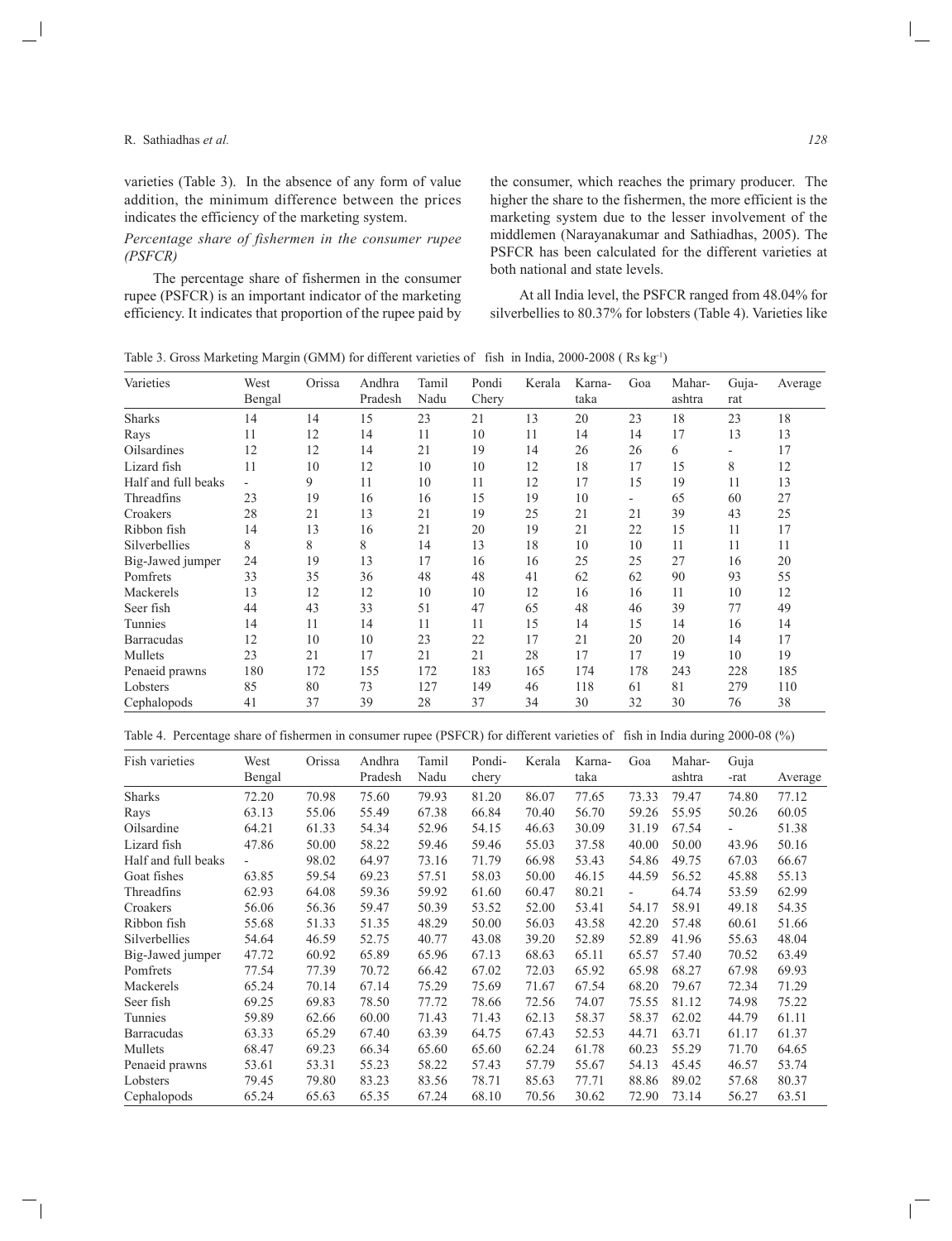sharks (77.12%), seerfish (75.22%) and mackerel (71.29%) earned comparatively higher share of the consumer rupee than that of the the other varieties. This can be attributed to the minimum involvement of middlemen in the marketing channel. It is important to note that the PSFCR for penaeid prawns was 53.74%, which indicates that nearly 50% of the share was taken as margin. Across the states also, their share is around 50% only. Being the main item in the export trade, the purchase price of penaeid prawns is fixed by the monopoly power of the exporters.

State-wise analysis showed that in Kerala and Maharahstra, the fishermen's share in the consumer's rupee is comparatively higher when compared to other states. Kerala has a comparatively well developed marketing system for marine fish, which could be attributed to the high share for the fishermen in the consumer rupee unlike the other states. In Kerala, it was maximum for sharks (86.07%), followed by lobsters (85.63%), rays (70.40%), seerfish (72.56%), mackerel (71.67%) and pomfrets (72.03%) during 2000-08. The minimum percentage share was recorded for silverbellies (39.20%). In Maharashtra, fishermen received the highest share in the consumer rupee was for lobsters (89.02%), followed by seerfish (81.12%), mackerel (79.67%), sharks (79.47%) and pomfrets  $(68.27\%)$ .

#### *Price stability*

The marine fish prices show spatial and temporal variations. Within the same season the price varies across the days and within a day the price varies between morning and evening. To study the price fluctuations of selected varieties of fish, the coefficient of variation (CV) was worked out based on the quarterly prices at the points of first and last sales across the country for the period 2000-08 (Table 5).

It is evident that, at the point of first sales, the high value fishes like sharks (8.69%), pomfrets (8.75%), mackerels (6.59%), seerfishes (7.02%), mullets (7.06%) and cephalopods (8.78%) had a CV of less than 10%. This indicated that their prices are comparatively stable than the other varieties during the period across the different seasons, whereas for low value fishes like oilsardines , lizardfishes, rays, threadfins, croakers and silverbellies, the coefficient of variation was 15% or more indicating a comparatively less stable demand at the points of first sales.

At the point of last sales, the varieties like sharks  $(CV = 9.57\%)$ , oilsardines (5.83%), half and full beaks (9.39%), pomfrets (9.94%), mackerels (5.71%), tunnies (9.87%), mullets (7.72%), peneaid prawns (7.76%) and cephalopods (7.46%) received comparatively stable price than the other varieties. The stability of prices is also influenced by factors like volume and composition of fish catch, consumer preference, interstate trade and marketing costs. Only a few high value fishes like sharks, mullets, pomfrets and cephalopods enjoyed comparatively stable prices in both the points of sales. A comparative analysis of the different marketing efficiency measures at all India level (Table 5) also indicates that the low value fishes like oilsardines, rays, croakers, silverbellies and lizard fishes

Table 5. Comparison of different marketing efficiency indicators at all India level (2000-2008)

| Varieties           | $GMM(Rs.-kg)$ | PSFCR $(\%)$ | Coefficient of variation $(\%)$ |                     |  |  |
|---------------------|---------------|--------------|---------------------------------|---------------------|--|--|
|                     |               |              | Point of first sales            | Point of last sales |  |  |
| <b>Sharks</b>       | 18            | 77.12        | 8.69                            | 9.57                |  |  |
| Rays                | 13            | 60.05        | 15.76                           | 12.71               |  |  |
| Oilsardine          | 17            | 51.38        | 13.89                           | 5.83                |  |  |
| Lizardfishes        | 12            | 50.16        | 14.84                           | 12.90               |  |  |
| Half and full beaks | 13            | 66.67        | 10.37                           | 9.39                |  |  |
| Threadfins          | 27            | 62.99        | 17.42                           | 16.57               |  |  |
| Croakers            | 25            | 54.35        | 16.79                           | 15.70               |  |  |
| Ribbon fishes       | 17            | 51.66        | 13.03                           | 10.02               |  |  |
| Silverbellies       | 11            | 48.04        | 14.79                           | 11.06               |  |  |
| Big-Jawed jumper    | 20            | 63.49        | 13.46                           | 11.54               |  |  |
| Pomfrets            | 55            | 69.93        | 8.75                            | 9.94                |  |  |
| Mackerels           | 12            | 71.29        | 6.59                            | 5.71                |  |  |
| Seerfishes          | 49            | 75.22        | 7.02                            | 10.91               |  |  |
| Tunnies             | 14            | 61.11        | 10.36                           | 9.87                |  |  |
| <b>Barracudas</b>   | 17            | 61.37        | 11.86                           | 11.57               |  |  |
| Mullets             | 19            | 64.65        | 7.06                            | 7.72                |  |  |
| Penaeid prawns      | 185           | 53.74        | 11.39                           | 7.76                |  |  |
| Cephalopods         | 38            | 63.51        | 8.78                            | 7.46                |  |  |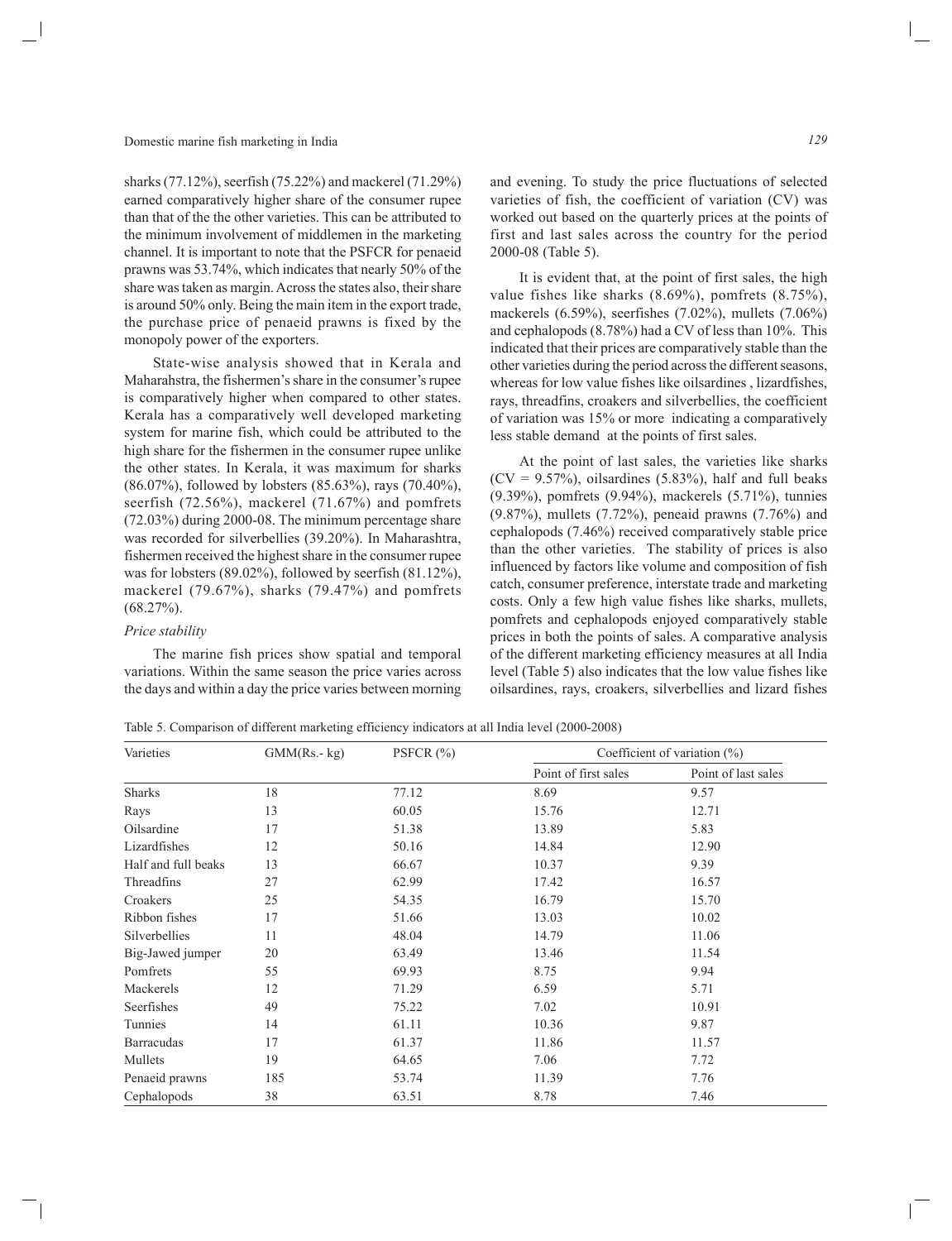show high price fluctuations across the seasons and low percentage share for the fishermen in consumers' rupee. Considering the significant growth in prices over the years for these resources, it is essential to obtain a steady market through proper quality maintenance and preparation of value-added and protein rich fishery products so as to ensure the food security of low and middle income people in the country.

### *Problems in domestic marine fish marketing and need for policy interventions*

The fishing industry in India is still totally depending on the export markets as 50% of the gross earnings at landing centre level is contributed by exportable varieties like crustaceans and cephalopods which hardly constitute about 20% of the total landings. Even though 80% of the marine fish landings are channelised in the domestic supply chain, the domestic fish marketing system in India is not well organized unlike that of agriculture, horticulture or livestock products. The infrastructure for marine fish marketing in India is principally oriented towards export market and suffers from drawbacks among others such as disorganized marketing structure, lack of adequate infrastructure, deterioration and wastage of fish during transportation and dominance of middlemen (Sathiadhas and Narayanakumar, 1994). Even though market expansion ensured better share for the producers in the consumer's rupee, producers and consumers still bare the brunt of monopoly of big traders dominating at the point of first sales. The prices of export oriented varieties are still decided by the exporters and greater emphasis on export trade for finfish has resulted in the scarcity for quality products in the internal marketing system (Sathiadhas and Narayanakumar, 2001).

Even though there is not much daily fluctuations in fish prices, especially within a season at the landing centres in the case of high quality fishes, the prices of low value fishes showed fluctuations both at first and last sale points. Low consumer demand and unstable prices and competition between interstate traders often results in distress sales in the wholesale markets in the case of low value fishes. Unhygienic handling and insufficient ice for preservation both at pre- and post-harvest sectors results in spoilage losses. Infrastructure facilities and basic amenities for hygienic handling, transport, preservation and sale of fish are still lacking even in the major fishing harbours and fish markets in the country. The selling of fishes in unhygienic conditions in the local markets and by street vendors and the non-availability of cleaned pre-cut fish are other problems associated with the domestic fish trade in India.

The rapid economic growth and the consequent expansion of the domestic retail sector has created a significant market for fresh, processed and value-added

fishery products within the country and also new opportunities for trade in seafood. Developing and promoting value added products and pharmaceutically important marine products from the low-value fishes offer promising scope for receiving a premium price both in the domestic and export markets. In addition, supply chains in domestic marketing can be improved by enhancing private investment in value addition and transportation sectors. There is also need for developing institutional sales channels like cooperative marketing for supply of cleaned and hygienic fish for the domestic consumers.

## **Acknowledgements**

The authors are thankful to Dr. G. Syda Rao, Director, CMFRI for the facilities provided for undertaking the research work. Thanks are also due to Shri. A. Kanakkan, Smt. A. Kanagam, Shri. M. Selvaraj, Smt. K. P. Salini, Shri. N. K. Harshan, Shri. K. N. Pushkaran, Shri. K. Solomon, Shri. S. Tatabai, Technical staff of SEETT Divison, CMFRI for undertaking the data collection and tabulation work and the Technical staff of FRA Division and the enumerators associated with data collection in all the centers of CMFRI.

#### **References**

- CMFRI 2010. Annual report-2010. Central Marine Fisheries Research Institute, Cochin, 137pp.
- DAHD 2009. *Annual report, 2008-09.* Department of Animal Husbandry and Dairying, Govt. of India..
- Dey, M. M., Ferdinand, J. Paraguas and Ferdous Alam, M. D. 2001. Production, accessibility, marketing and consumption patterns of freshwater aquaculture products in Asia: a crosscountry comparison. *FAO Fish. Circular,* No. 973, Rome, FAO, 275 pp.
- Narayanakumar, R. and Sathiadhas, R. 2006, Domestic fish marketing opportunities for marine fisheries sector in India. In: proceedings of the *National workshop on post harvest methods and domestic fish marketing opportunities*, p. 59-67.
- Narayanakumar, R. and Sathiadhas, R. 2005. An economic analysis of price behaviour and efficiency of marine fish marketing systems in east Godavari District, Andhra Pradesh. *Indian. J. Agric. Mark. (Conf. Spl.),*19(2): 9-29.
- Nikita Gopal, Jeyanthi, P. Geethalakshmi, V. and Unnithan*,* G. R. 2009. Indian finfish exports – an analysis of export performance and revealed comparative advantage. *Agricult. Econ. Res. Rev.*, 22(2): 291-297.
- Planning Commission, 2001. *Report of the working group on fisheries for the tenth five year plan.* Planning Commission, Government of India,
- Sathiadhas, R and Narayanakumar, R. 2001. Export of finfish-Impact on domestic trade and production. In: Menon, N. G. and Pillai, P. P. (Eds.), *Perspectives in mariculture,* The Marine Biological Association of India, Cochin, p. 441-450.